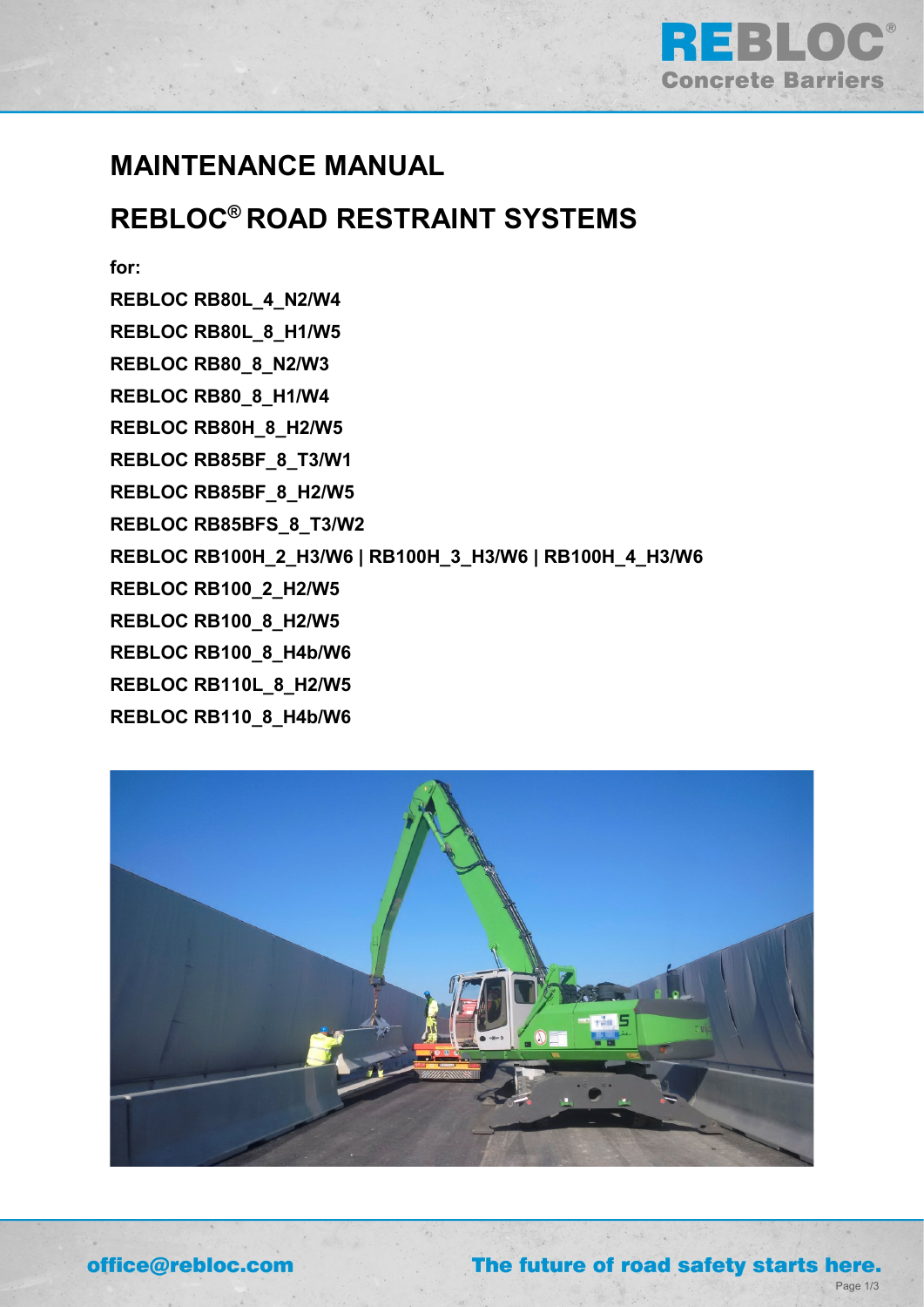

#### **1. General**

The REBLOC® vehicle restraint system is very maintenance friendly. There are no required loose parts and the connecting coupling is integrated into the elements. Thus, the REBLOC® system provides maximum safety against vandalism. Basically the system is maintenancefree and no regular maintenance work is required. Visual inspections on visible damages have to be carried out on a regular basis.

Maintenance work may be necessary after a vehicle impact. Depending on the severity of the impact there are various scenarios:

- 1) If there are only scratches and / or abrasion marks visible but no cracks and no deflection of the system no maintenance / repair work is necessary.
- 2) If there is no damage / crack formation visible and the system has been displaced, it is sufficient to replace the effected barriers in their original location (see installation instructions).
- 3) If there are cracks with a width > 0,2 mm or parts of the reinforcement exposed because of concrete spalling the functionality of the barrier is ensured. Nevertheless to durability the affected barriers must be replaced or refurbished.
- 4) When there are severe cracks (> 2 mm) and / or severe concrete spalling and / or damage / deformations are visible to the connection coupling, the barrier system functionality can no longer be guaranteed, the effected safety barriers elements must be replaced immediately.
- 5) In case of the RB80H 8 and RB110L 8 H2/W5 it must be additionally checked after an impact, if damages appear in the area of the tongue and groove. If so, the respective elements need to be replaced.

The remarks above also apply to the terminal elements and their anchorage. It is extremely important in cases of potential damage to the anchoring foundation to inspect the anchoring bolts and the anchoring plate.





system lightly displaced abrasion marks, system not damaged

Page 2/3